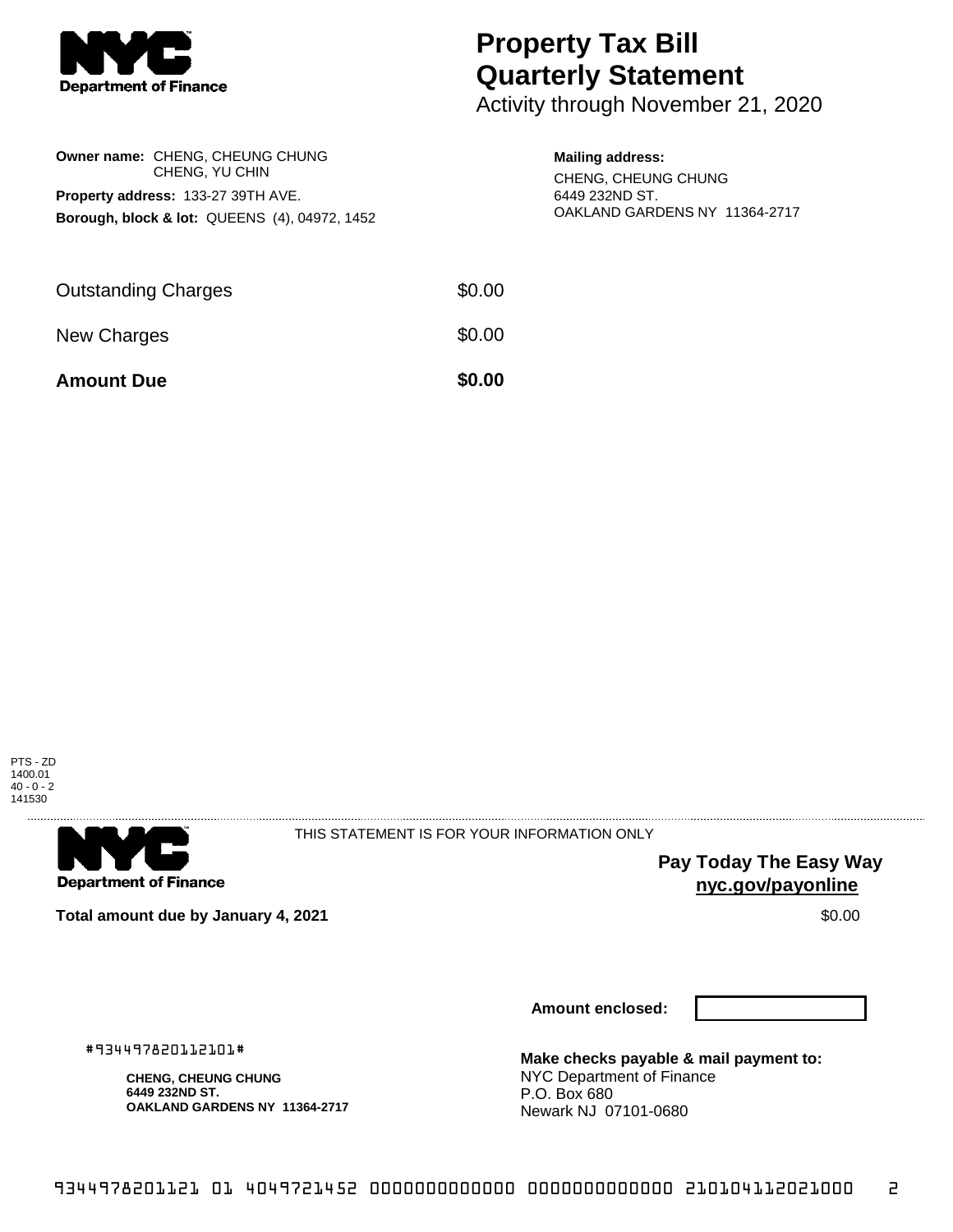

| <b>Previous Charges</b>                                |                      |                      | Amount       |
|--------------------------------------------------------|----------------------|----------------------|--------------|
| Total previous charges including interest and payments |                      |                      | \$0.00       |
| <b>Current Charges</b>                                 | <b>Activity Date</b> | <b>Due Date</b>      | Amount       |
| Finance-Property Tax                                   |                      | 01/01/2021           | \$531.48     |
| Adopted Tax Rate                                       |                      |                      | $$-17.56$    |
| Payment                                                | 09/30/2020           |                      | $$-531.48$   |
| Payment Adjusted                                       | 01/01/2021           |                      | \$17.56      |
| <b>Total current charges</b>                           |                      |                      | \$0.00       |
| <b>Tax Year Charges Remaining</b>                      | <b>Activity Date</b> | <b>Due Date</b>      | Amount       |
| <b>Finance-Property Tax</b>                            |                      | 04/01/2021           | \$531.48     |
| <b>Adopted Tax Rate</b>                                |                      |                      | $$-17.56$    |
| <b>Early Payment Discount</b>                          |                      | 04/01/2021           | \$0.11       |
| Credit Adjustment                                      | 09/30/2020           |                      | $$-5.26$     |
| Payment                                                | 09/30/2020           |                      | $$-526.22$   |
| Payment Adjusted                                       | 01/01/2021           |                      | \$17.45      |
| Total tax year charges remaining                       |                      |                      | \$0.00       |
| <b>Overpayments/Credits</b>                            | <b>Activity Date</b> | <b>Due Date</b>      | Amount       |
| <b>Refund Available</b>                                |                      | 07/14/2020           | $$-371.36$   |
| <b>Credit Applied</b>                                  | 10/01/2020           |                      | \$371.36     |
| <b>Credit Balance</b>                                  |                      | 07/14/2020           | $$-2,492.02$ |
| <b>Credit Applied</b>                                  | 09/30/2020           |                      | \$2,492.02   |
| <b>Credit Balance</b>                                  |                      | 07/14/2020           | $$-371.36$   |
| <b>Credit Balance</b>                                  |                      | 07/14/2020           | $$-35.01$    |
| <b>Credit Applied</b>                                  | 09/30/2020           |                      | \$371.36     |
|                                                        |                      | Total credit applied | \$3,234.74   |
| Total overpayments/credits remaining on account        |                      |                      | \$35.01      |

You must apply for a refund or a transfer of credits resulting from overpayments within six years of the date of **the overpayment or credit. Please note that overpayments and credits are automatically applied to unpaid taxes.**

## **Home banking payment instructions:**

- 1. **Log** into your bank or online bill pay website.
- 2. **Add** the new payee: NYC DOF Property Tax. Enter your account number, which is your boro, block and lot, as it appears here: 4-04972-1452 . You may also need to enter the address for the Department of Finance. The address is P.O. Box 680, Newark NJ 07101-0680.
- 3. **Schedule** your online payment using your checking or savings account.

## **Did Your Mailing Address Change?**

If so, please visit us at **nyc.gov/changemailingaddress** or call **311.**

When you provide a check as payment, you authorize us either to use information from your check to make a one-time electronic fund transfer from your account or to process the payment as a check transaction.